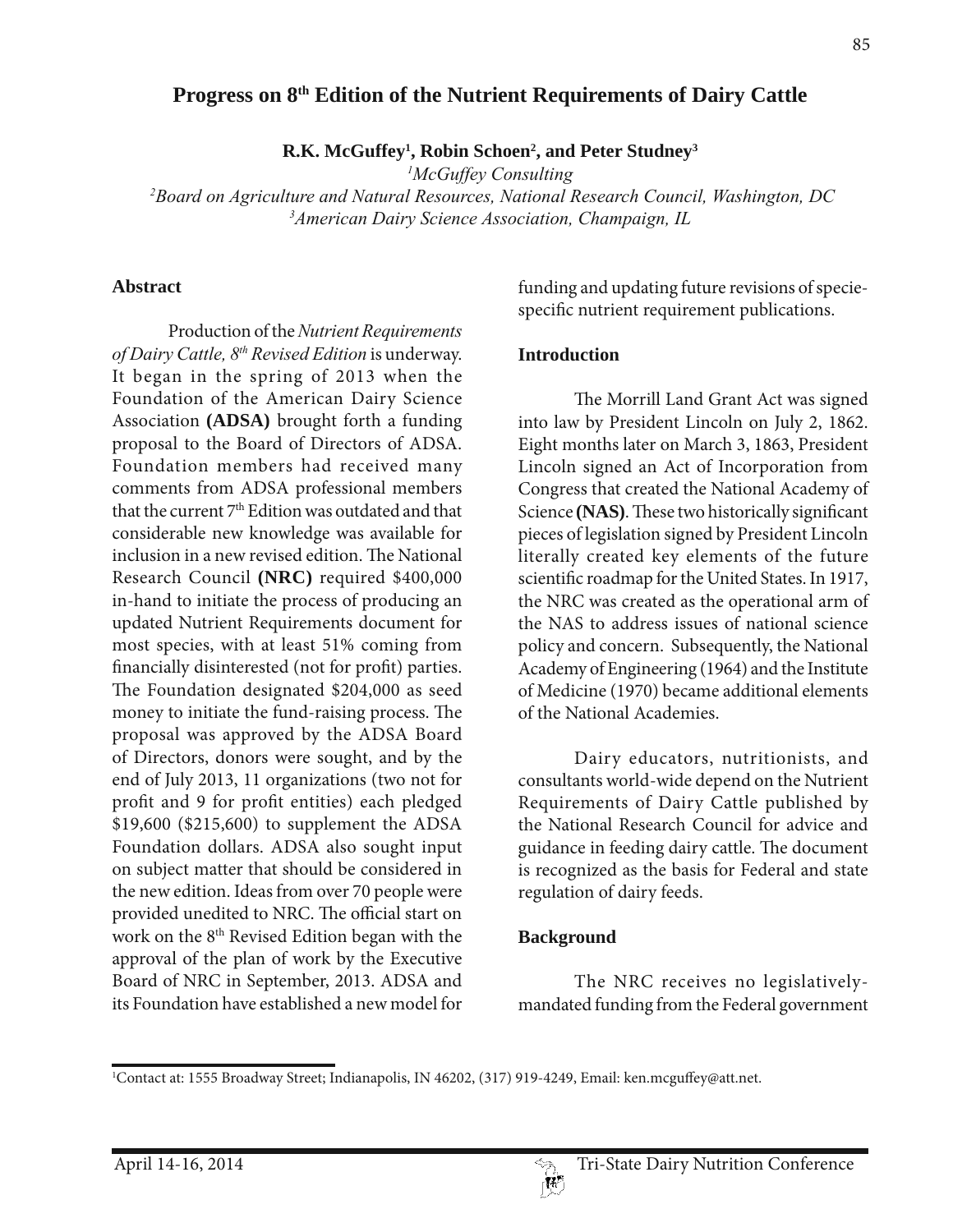for its publications. It depends on money generated through sale of its reports by the National Academy Press, plus grants from public and private sponsors. For example, *Nutrient Requirements of Dairy Cattle, 7th revised edition* published in 2001 recognized the support of the Agricultural Research Service within USDA, the Center for Veterinary Medicine of the US Department of Health and Human Services, and the American Feed Industry Association for their financial contributions.

A minimum of \$400,000, 51% of which must come from non-interested parties, is required by NRC to initiate a new document, such as one on nutrient requirements. The Foundation, led by Dr. Cindie Luhman, submitted a proposal to the Board of Directors in the spring of 2013 that as a non-interested party, it would provide \$204,000 (51%) toward the funding of writing Nutrient Requirements of Dairy Cattle, 8<sup>th</sup> Revised Edition. The Board rapidly approved the recommendation of the Foundation and began a fund raising campaign in June, seeking 10 entities that would each contribute \$19,600. In early August, ADSA announced that 11 organizations (Table 1) committed \$19,600 each for a total \$419,600.

Prior to the 2013 Joint Annual Meeting in Indianapolis, an announcement was sent by e-mail inviting all members to a meeting to discuss potential content in the new NRC document. Over 110 people participated in the discussion. ADSA also established a designated area on the ADSA.org website where people could submit suggestions for updates, expansion/ refinements, and additions for consideration. At the end of September, 2013, over 70 individuals and/or groups from around the world submitted comments to the website. All comments were provided unedited to the office of Ms. Robin Schoen at the NRC.

In January, 2014, the NRC called for nominees for committee members with qualifications and experience to serve on the Subcommittee of Dairy Nutrition. The subcommittee will be charged with writing the *Nutrient Requirements of Dairy Cattle, 8th Revised Edition*. The official document for the work plan follows.

## **The National Research Council Board on Agriculture and Natural Resources Nutrient Requirements of Dairy Cattle, 8th edition**

#### **Summary**

A committee appointed by the Chairman of the National Research Council will prepare a report that reviews the scientific literature on the nutrition of dairy cattle and updates the nutrient requirements contained in the 2001 NRC publication Nutrient Requirements of Dairy Cattle.

A computer model of dairy cattle nutrition may be developed in conjunction with the updated report.

## **Study Description**

The U.S. dairy industry has an annual economic impact of more than \$100 billion and is responsible for hundreds of thousands of jobs nationwide. There are approximately 55,000 dairy farms and 500 milk-processing plants in the U.S., with dairy farms in all 50 states. About 9.3 million cows in the U.S. produce more than 190 billion pounds of fluid milk annually, a greater supply than any other country in the world. From it, the U. S. produces a variety of high-quality dairy products for consumption at home, as well as for export around the world. Milk and dairy products supply 70% of the calcium needs of the U.S. population.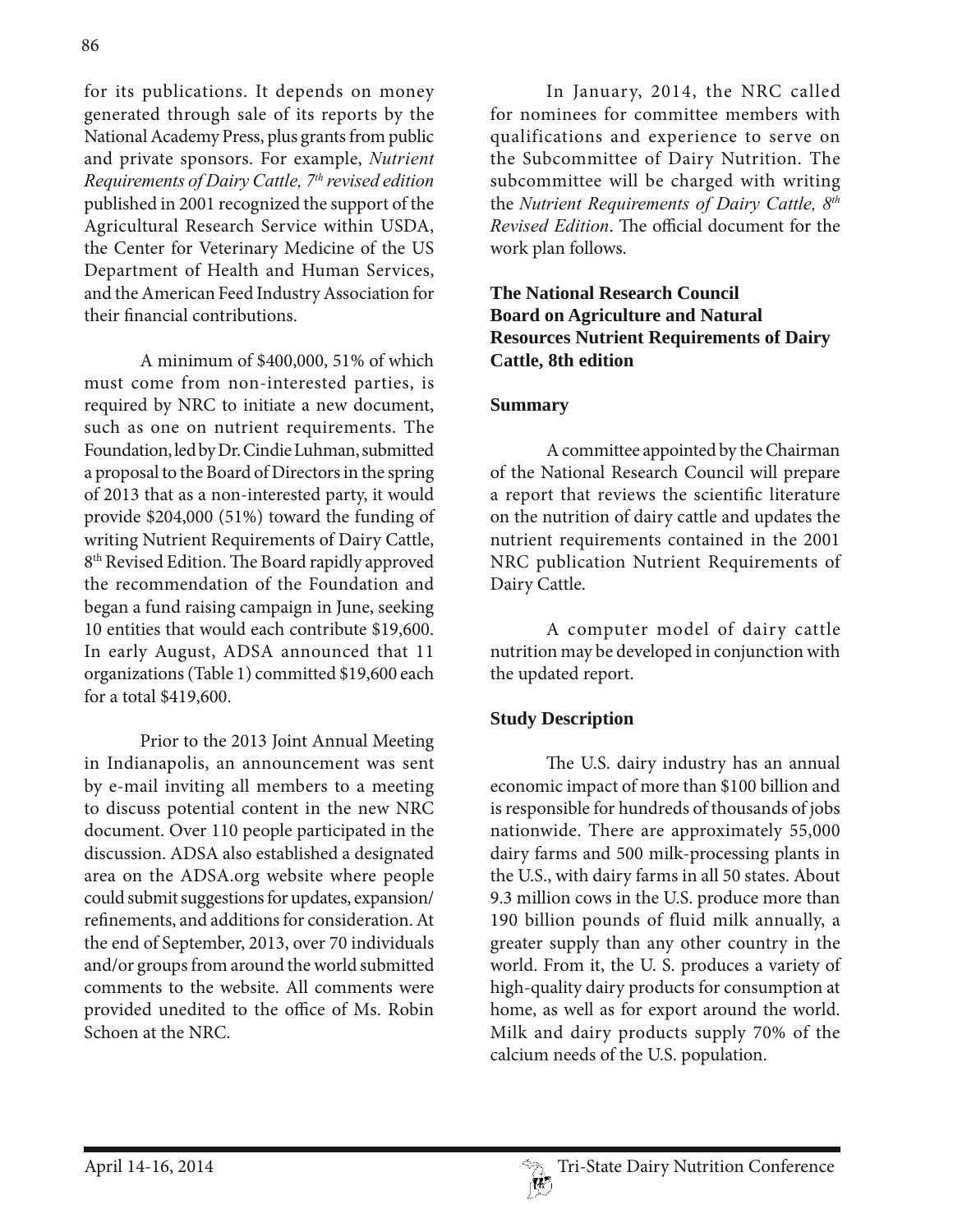For more than 60 years, the National Research Council-National Academy of Sciences **(NRC-NAS)** has been releasing reports on the nutrient requirements of various animal species, such as poultry, swine, beef cattle, dairy cattle, horses, small ruminants, dogs and cats, and fish. For dairy cattle in particular, seven revised editions have been released, with the original publication of the *Recommended Nutritional Allowances for Dairy Cattle* in 1945. These publications have been used throughout the United States and the world to set national and international feeding standards for dairy cattle.

The 7th revised edition of *The Nutrient Requirements of Dairy Cattle* was published over 10 years ago (2001), and since its release, a significant amount of information has been accumulated by researchers and some material in the most recent edition has become outdated. The availability of new information on the various aspects of dairy cattle nutrition that were addressed in the 2001 report and information on aspects that were not covered then, such as the environmental impacts of dairy cattle emissions and the effects of co-products from the bio-fuels industry and new feed additives, warrants the development of a new report.

Some key areas in which there are new data and updates are needed include:

## *Nutrients needed by preweaned, growing, reproducing, and lactating cattle*

The 2001 NRC publication would need to be updated to include a comprehensive analysis of the most recent research findings on amino acids, lipids (saturated and unsaturated fatty acids), fiber (source, physically effective fiber, and particle size), carbohydrates (sugar and starch), minerals (especially trace elements, such as chromium, manganese, copper, and cobalt for all cows; zinc for dry cows; and iodine diets with and without goitrogens) and mineral excretion, vitamins (fat and water soluble, including choline as a required nutrient), and water.

# *Nutrition of dairy cattle in different commercially-relevant production systems*

A review of pasture and grazing systems, confinement systems, and other commerciallyrelevant production systems is needed to understand the effects of production-system variation on nutrient requirements and for devising sound nutritional programs. For example, group-fed animals may have different requirements than individually-fed animals. In pasture and grazing systems, which have become more popular in the last 20 years to reduce input costs, the consistency of nutrient intake is less controlled than in confinement systems. Producers and nutritionists could use guidance on how to account for these differences.

# *Energy utilization by dairy cattle*

Energy is vital for tissue maintenance, tissue growth, milk synthesis, and fetal development. A new report that will provide a summary of recent research on energy utilization by dairy cattle, with emphasis on biologically relevant estimates of metabolizable energy utilization for maintenance and reproductive functions, is needed.

# *Feed intake*

Feed intake or dry matter intake **(DMI)** is fundamentally important in dairy cattle nutrition because it establishes the amount of nutrients available to the animal for health and milk production. Feed intake is determined by the interaction of animal, feed, and management factors. The previous NRC report addressed nutrients and feeding management that are related to DMI of lactating cows and cow

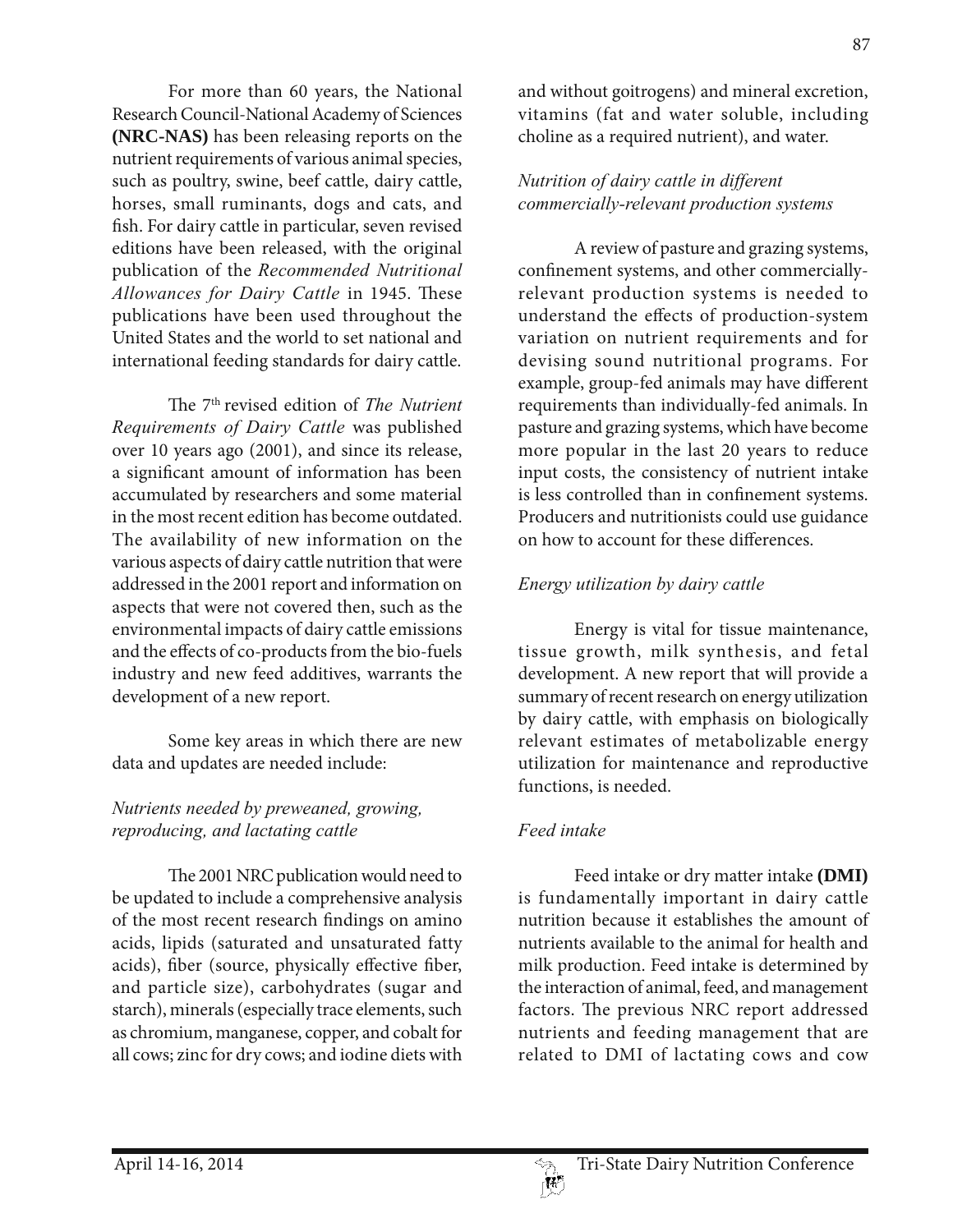behavior, management, and environmental factors that affect feed intake. Up-to-date information on these topics is needed, as well as a review of what is currently known about the relationship of intake, particle size, and ruminal and lower tract digestibilities. An update on digestibility discount coefficients is also needed.

# *Co-products from the bio-fuels industry*

The rapid growth of the ethanol and other bio-fuels industries has resulted in large amounts of co-products that are now being utilized in livestock production. In recent years, studies have been done to determine the nutrient contents of the different types of co-products. The previous edition needs to be revised to include the most current information about the various co-products, their most effective use in the diets of dairy cattle, and the potential limitations of their use based on their phosphorus and sulfur contents.

# *Environmental impacts of dairy cattle emissions*

Public concern about the effects of commercial animal production on the environment has grown over the years. This necessitates a discussion of the effects of nitrogen on water quality and elevated accumulation of phosphorus (from manure applications) in soil and the contribution of dairy cattle methane emissions to climate change. A discussion of animal feeding strategies that can reduce the negative effects of dairy production on soil, air, and water quality without a loss of animal productivity is also needed.

# *Effect of feeding on the nutritional quality and safety of dairy products*

Consumers have become increasingly concerned about the nutritional quality and

safety of dairy products that are in the market. Information is needed on the effect of feeding strategies or certain feeds on milk composition, such as the effect of distiller's grains on milk protein and milk fat or feeding of flax seed and other ingredients on the omega-3 fatty acid content of milk.

## *New information about nutrient metabolism and utilization*

Knowledge about how dairy cattle metabolize and utilize nutrients has continued to expand. A new report is needed in order to address the latest information on metabolism and utilization of various nutrients, including rumen bypass protein, rumen-protected amino acids, lipids, choline, omega-3 and omega-6 fatty acids, and antioxidants.

## *New information on feed additives and rumen*   $and$  *metabolic modifiers*

Feed additives are feed ingredients that produce a desirable animal response in a non-nutrient role, they can be important in improving milk production, herd health, and reproduction. Over many years, a substantial body of work on how changes in feed can reduce methane emissions, especially the use of halogenated hydrocarbons as feed additives, has been assembled. An update of the section on feed additives is needed to include current information on the additives that alter rumen metabolism and post-absorptive metabolism, such as probiotics, prebiotics, synbiotics, ionophores, yeast, tannins, and essential oils and spices, which have gained the attention of dairy producers and nutritionists in recent years. Information on other feed additives that have been found to reduce enteric methane production also would be useful.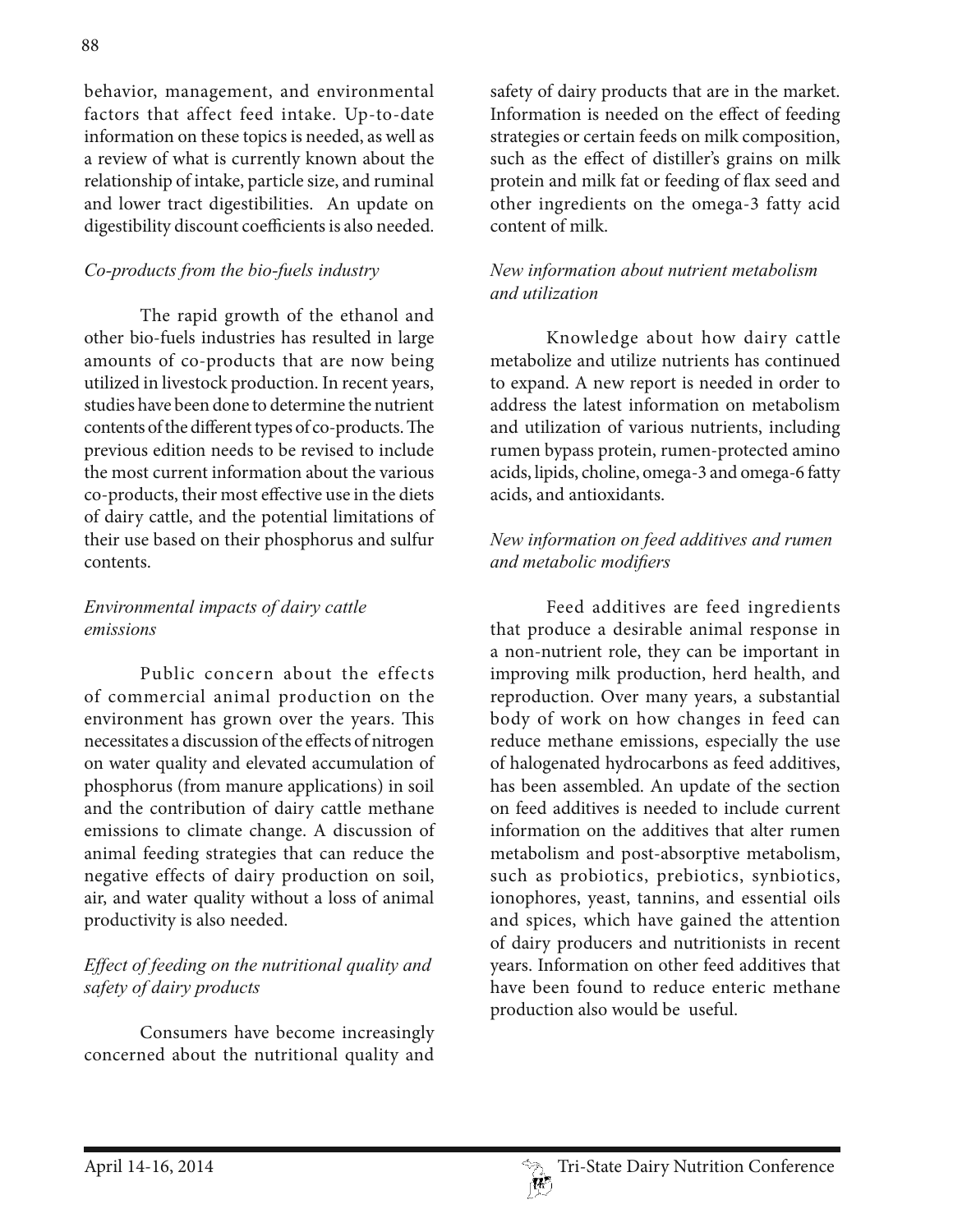#### *Agents that are toxic to dairy cattle*

Among the toxic agents that are detrimental to dairy cattle are mycotoxins, which are secondary metabolites produced by mold fungi that occur in many feedstuffs, including roughages and concentrates. Poisoning caused by the ingestion of mycotoxins is called mycotoxicosis. Symptoms of mycotoxicosis in a dairy herd vary depending on the mycotoxins involved and their interactions with other stress factors; stressed cows are most affected, perhaps because their immune systems are already suppressed. A discussion of the effects of mycotoxins, and the prevention and treatment of mycotoxicosis would be an important addition to this report.

#### **Committee Statement of Task**

A committee will prepare a report that reviews the scientific literature on the nutrition of dairy cattle and updates the nutrient requirements contained in the 2001 NRC publication Nutrient Requirements of Dairy Cattle. The report will contain a comprehensive analysis of recent research on the feeding and nutrition of dairy cattle, including research on the amounts of amino acids, lipids, fiber, carbohydrates, minerals, vitamins, and water needed by pre-weaning, growing, reproducing, and lactating dairy cattle.

The committee will evaluate new information to improve the accuracy of predicting animal performance from nutrient input and of predicting nutrient input when animal performance is known. Consideration will be given to variables that may affect nutrient requirements, such as environmental conditions and type of production system. The report also will address the effects of mycotoxins and other toxins; recent research on energy utilization by dairy cattle; the composition of feed ingredients, mineral supplements, and feed additives

routinely fed to dairy cattle; co-products from the bio fuels industry; and the accuracy of estimating energy in forages using the NRC prediction equation.

New information about nutrient metabolism and utilization; antioxidants; effects of feed grain processing on starch rate and site of digestion; feed additives that alter rumen metabolism and post absorptive metabolism; and rumen and metabolic modifiers will be included. The committee will also review nutritional and feeding strategies that minimize nutrient losses in manure and reduce greenhouse gas production and include a discussion of the effect of feeding on the nutritional quality and safety of dairy products. Future areas of needed research will be identified. Depending on the extent of new information available, an update of the current computer model to calculate nutrient requirements may be developed. Appropriate testing and analysis of any new model will be conducted.

# **NRC Plan of Work**

1. A committee of approximately 10 prospective members will be nominated to the NRC Chairman for provisional appointment. The committee will include of experts in the following areas: energy nutrition; protein and amino acid nutrition; vitamin and mineral nutrition; nutrient bioavailability; feed composition and feed additives; diet formulation; practical feeding; nutrient excretion and environmental management; and computer modeling.

 Individuals nominated to serve on the committee may be drawn from both the public and private sector, and will be selected for the specific expertise and knowledge they bring to the committee. Prospective nominees will be screened for financial conflicts of interest. In accordance with NRC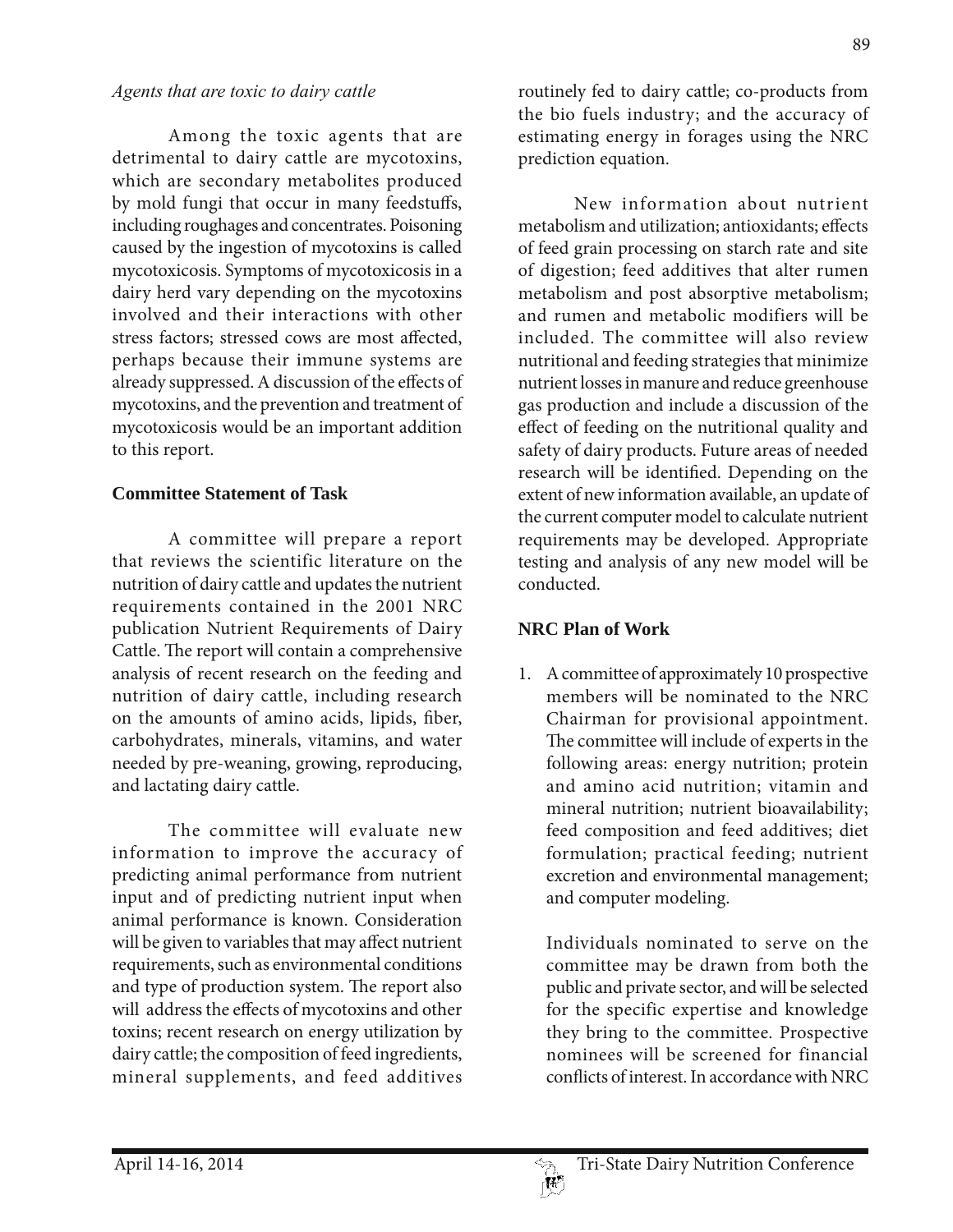policy on conflict-of-interest and bias, the committee will hold a formal, closed-meeting discussion and examination of those issues at its first committee meeting. Appointments to the committee are considered to be provisional until any findings of potential conflict are resolved.

- 2. The committee will convene up to three meetings to gather information, hear from experts, and prepare its report. At its first meeting, the committee will hear from sponsors and other stakeholders and users of the report and the model to consider how to approach the addition of new information in the update.
- 3. The committee will work in subgroups between meetings to review the relevant literature, prepare updates to chapters in the report, draft new chapters, and develop a computer model of dairy nutrition. The committee will make recommendations for nutrient requirements as appropriately supported by the literature and the collective expertise of the committee.
- 4. The committee will prepare a draft report, the goal being a consensus of the committee. The penultimate draft of the report will be sent to anonymous peer reviewers under the oversight of a standing, independent NRC Report Review Committee **(RRC)**. Following receipt of reviewers' comments, and guidance offered by the RRC Monitor and Coordinator, the committee will prepare its response to the comments and propose modifications to the document. The report is considered final when the RRC has given its approval to the changes.

 5. The findings of the report, once published, will be announced at a scientific meeting. The report will be available for sale by the National Academies Press. The model will be distributed via a website at no cost.

### **For more information, contact:**

Robin Schoen, Director, Board on Agriculture and Natural Resources, National Research Council

#### **Summary**

The ADSA Mission Statement reads: The American Dairy Science Association provides leadership in scientific and technical support to improve and grow the global dairy industry through generation, dissemination, and exchange of information and services. ADSA leadership in cooperation with industry cosponsors will bring the *Nutrient Requirements of Dairy Cattle, 8th Revised Edition* to life several years ahead of schedule with a first of its kind financial mechanism for preparing a revision of NRC 2001. Absent of the action of ADSA, a revision of the 2001 document might not have been considered for another 5 years.

## **References**

National Research Council. 2001. Nutrient requirements of dairy cattle. 7th rev. ed. Natl. Acad. Sci., Washington, DC.